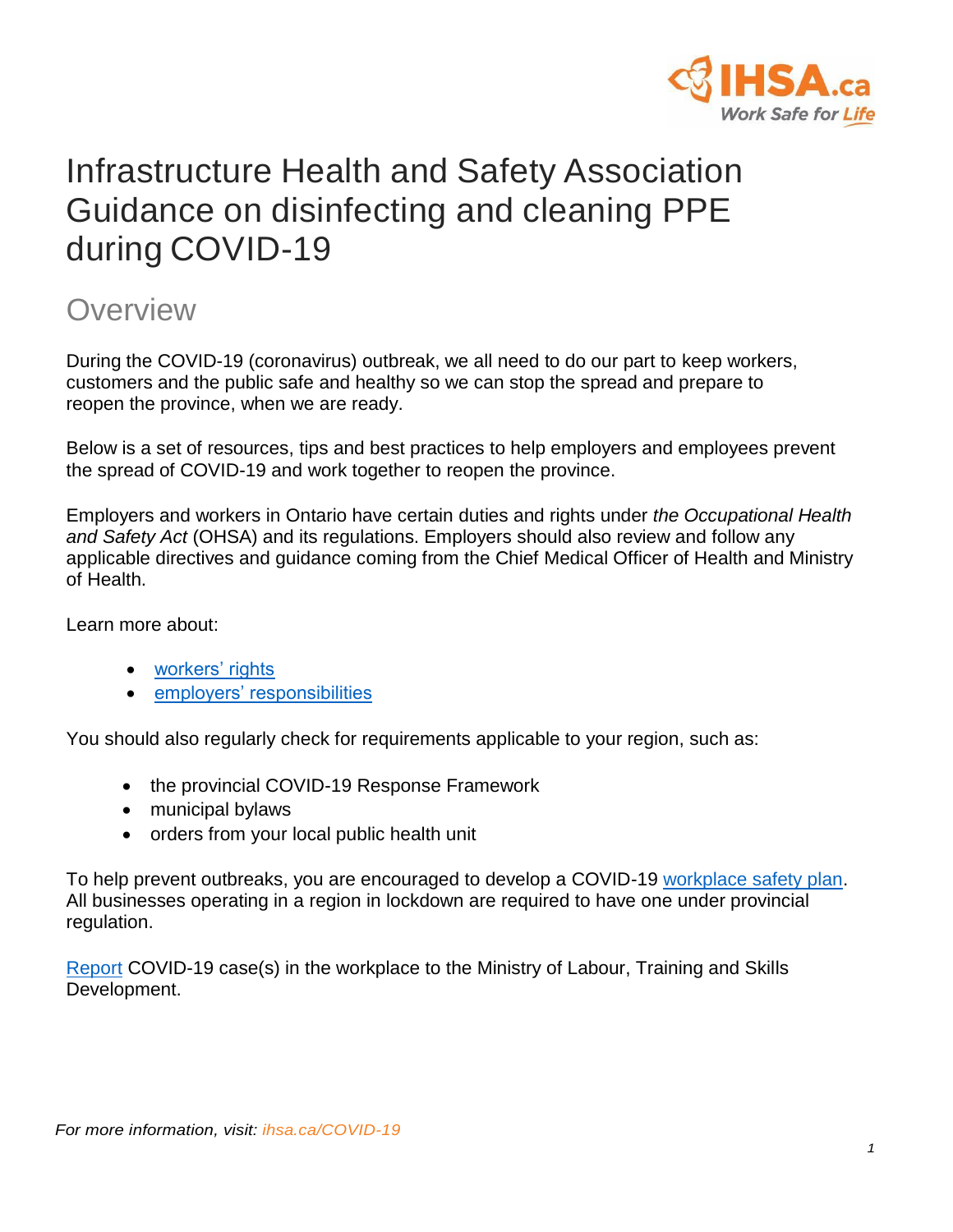

# Best practices

**Recognize hazards and assess risks:** The first step to controlling risks in a workplace is to identify the risks. This applies to all workplace hazards, not just COVID-19. Identifying and controlling workplace hazards is required of all employers in Ontario under the *[Occupational](https://www.ontario.ca/document/guide-occupational-health-and-safety-act)  [Health and Safety Act](https://www.ontario.ca/document/guide-occupational-health-and-safety-act)* and its regulations. The key risk factors for COVID-19 transmission include:

- prolonged exposure spending more time with potentially infected people
- close proximity working close to others
- crowded places having more people in a space
- closed spaces indoor spaces with less fresh air exchange (working indoors is riskier than working outdoors)
- forceful exhalation activities that cause people to breathe more deeply, such as exercise, speaking loudly and singing

It is possible for COVID-19 to be spread by people who do not have any symptoms. This makes effective control measures very important. We must act as if everyone is infected when setting up controls.

The risk of severe health outcomes is not the same for all workers. The risk increases with age and is higher for people with [certain medical conditions.](https://www.ontario.ca/page/covid-19-stop-spread#section-0)

The following items used by a powerline technician pose the greatest risk for contamination and should be regularly cleaned and disinfected:

- clothing
- hardhats and suspension
- protective eyewear and face shields
- harnesses
- work gloves
- face covering
- rubber gloves

## **Controls:**

Infection prevention and control measures prevent the spread of the virus by breaking the chain of transmission. For example, [public health](https://www.ontario.ca/page/covid-19-stop-spread#section-1) guidance includes staying at least 2 metres away from others which avoids close contact; washing hands removes the virus and prevents people from touching their faces with contaminated hands.

For COVID-19 in the workplace, it is recommended that employers and business owners conduct a risk assessment to determine the most appropriate controls and actions for a particular workplace/situation. Reference the IHSA's quide on the risk assessment process to help facilitate this and review [Sample 1](https://www.ihsa.ca/pdfs/magazine/volume_20_Issue_2/risk-assessment-form-covid-19-sample-1.pdf) and [Sample 2](https://www.ihsa.ca/pdfs/magazine/volume_20_Issue_2/risk-assessment-form-covid-19-sample-2.pdf) for examples.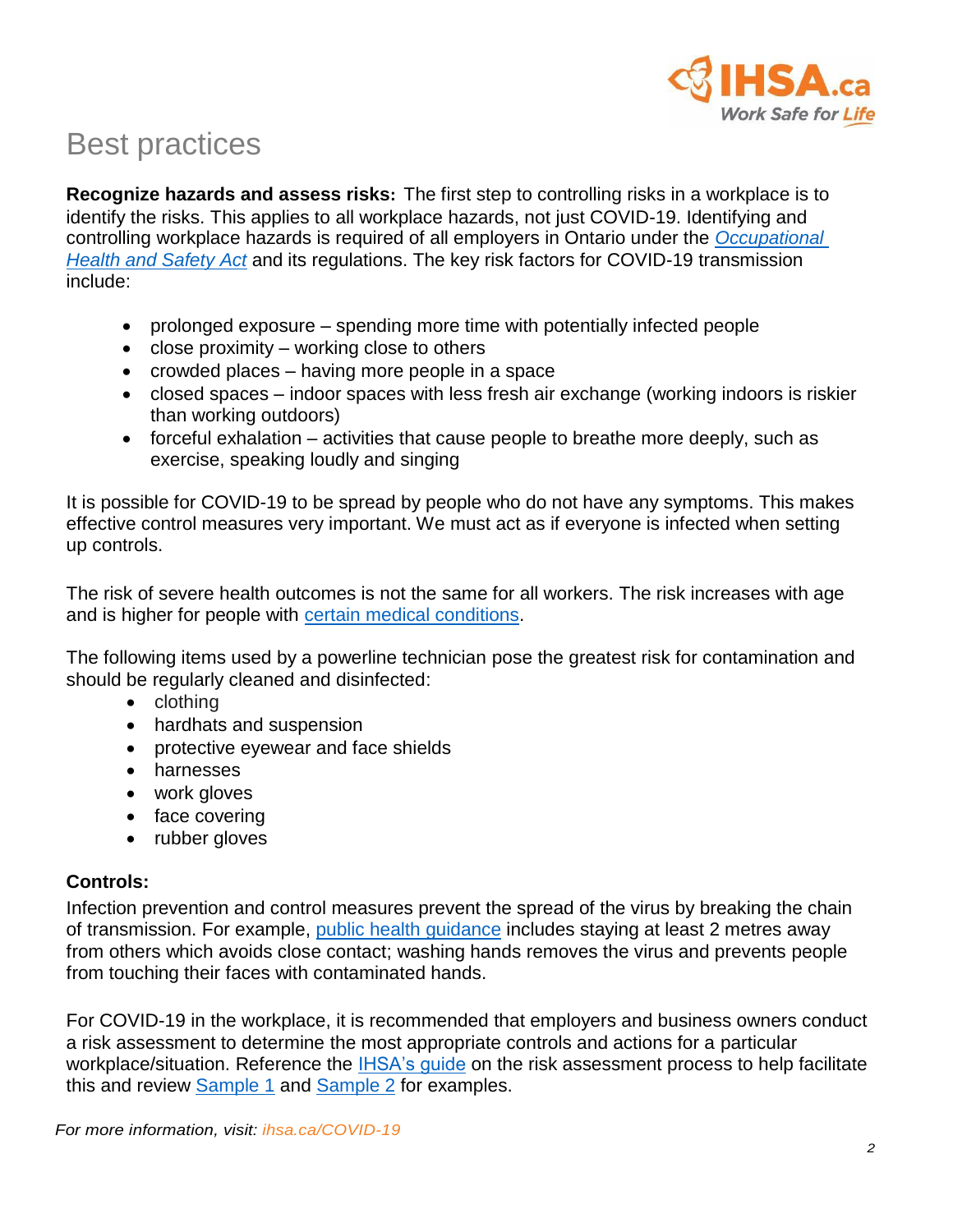

Always start by considering the most effective controls first. It is best to begin by trying to eliminate the hazard – to remove it from the workplace altogether. Where that is not possible, use multiple engineering and administrative controls first to prevent the spread. Protective equipment (including personal protective equipment (PPE) and community protective equipment) should be relied on only where engineering and administrative controls do not sufficiently reduce the risk to workers.

In addition to the above recommendations, employers should determine whether PPE\* needs to be part of their hazard control plan. The need for PPE should be based on a risk assessment taking into account environmental conditions and also take into consideration input from the local public health unit. Although proper use of PPE can help prevent some exposures, it should not take the place of other control measures. Note: If physical distance and separation cannot be maintained, workers should have PPE consisting of surgical/procedure mask and eye protection (goggles or face shield).

- Workers must use PPE as required by their employer.
- Workers should be trained on the proper use, care and limitations of any required PPE.

*\**NOTE: Please be reminded that most face coverings (non-medical masks) have not been tested to a known standard and do not constitute PPE. In some circumstances, face coverings may be used as an effective means of source control, but should not be viewed as an appropriate substitute for physical distancing in the workplace.

## **1. Clothing**

- If clothes are contaminated or suspected to be follow the manufacturer instructions for laundering.
- Be aware of contaminated area on clothing if sneezed or coughed on.
- Once removed, place contaminated clothing into a plastic bag and seal.
- Ensure to properly wash yourself after removing the contaminated clothing.
- Upon laundering, discard contaminated plastic bag appropriately.

## **2. Hardhats and suspension**

- Disinfect hardhat and suspension before and after each use or during use if potential for contamination has occurred.
- Always follow manufacturer's instructions on care and use of product.
- Remove suspension from hardhat.
- Using a manufacturer approved cleaning agent, thoroughly clean all parts.
- In the absence of manufacturer approved cleaning agent, best practice is to clean with soapy water. Rinse with fresh clean water to remove any residue.
- With disinfected hands, dry with clean cloth or leave to air dry.
- Once dry, replace suspension in hardhat with disinfected hands.
- Inspect hardhat and suspension for damage prior to use.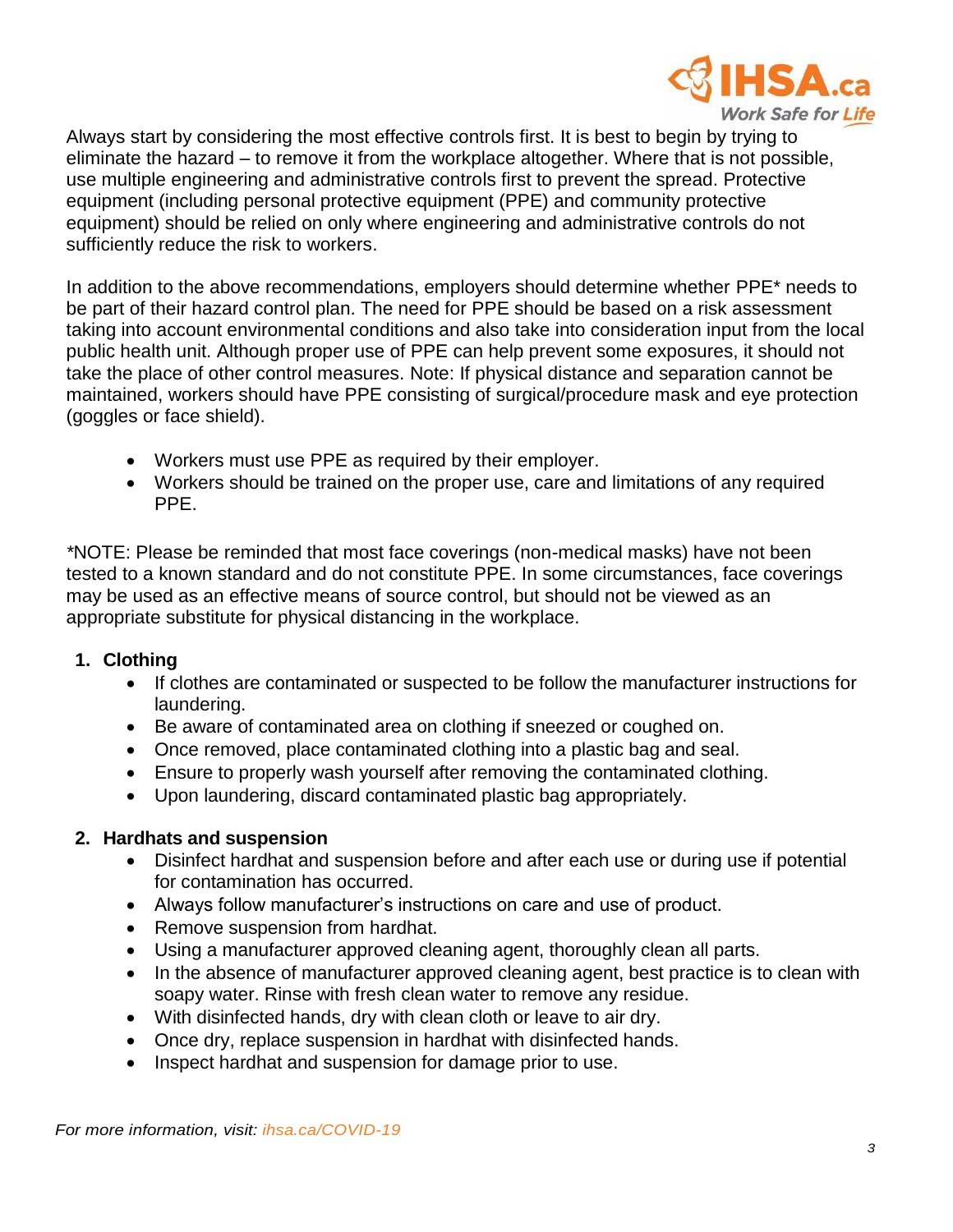

## **3. Protective eyewear and face shields**

- Disinfect protective eyewear and face shields before and after each use, or during use if potential for contamination has occurred.
- Always follow manufacturer's instructions on care and use of product.
- Disassemble or remove any serviceable parts from eyewear or face shield.
- Using a manufacturer approved cleaning agent, or if unavailable, use mild soapy water thoroughly clean all parts of eyewear or face shield.
- Rinse with fresh clean water to remove any leftover cleaning agent or soap.
- Wipe with a clean cloth or leave to air dry.
- Once dry, reassemble with disinfected hands if required.
- Inspect protective eyewear and face shield for damage prior to use.
- **4. Harnesses:** The process for cleaning a harness is actually quite simple however, there are a few precautions to consider when doing so:

The two most important precautions when cleaning a harness:

- Dampen but DO NOT SOAK the harness. The excessive expansion of the fibers by soaking (and the contraction by drying) can compromise the fabric's effectiveness and shorten the harness's life.
- NEVER put a harness in the dryer. Excessive heat and tumbling can (and will) damage the harness.

Additionally, follow these standard cleaning precautions:

- It is best to begin with the harness on a flat surface, leaving it open to visible inspection.
- Using a moist sponge, wipe down the harness to remove excess dirt and dust.
- Mix a cleaning solution using laundry detergent or dish soap. DO NOT use any cleansers that contain chlorine, bleach, or abrasives.
- Dip your sponge into the solution and thoroughly scrub each portion of the harness until a thick lather forms.
- Using a sponge dipped in CLEAR water, wipe down the harness to remove the suds and soap residue.
- Let the safety harness dry in room temperature air. DO NOT use a mechanical heat dryer or expose the harness to long periods of sun-drying.
- When cleaning multiple harnesses, store each in a separate, dry compartment. Hang them in such a way that they are not crushed, worn, or creased.
- Never use gasoline or other 'drying solvents' to clean harnesses.

**Note**: If you follow these basic cleaning steps, and combine them with a thorough inspection prior to each use, you will do much to preserve your harness's life-saving function and to make the most of its working life. If you have questions or concerns about harness care and/or maintenance, contact your manufacturer.

**5. Work gloves:** Regardless of work glove materials, care needs to be taken to ensure no transfer of possible virus contaminants exist. Some steps to prevent this are: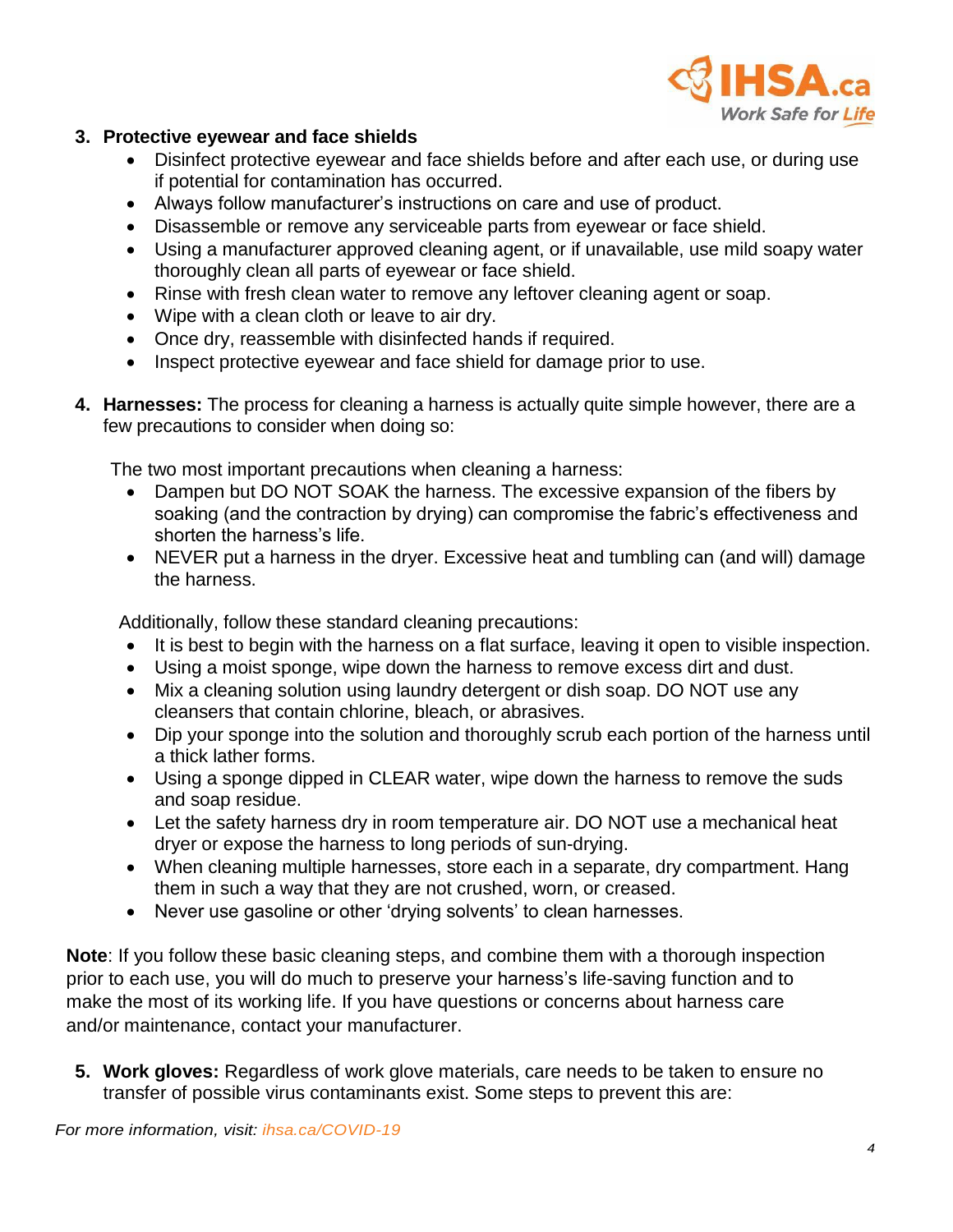

- Wiping soil from gloves with a damp cloth and soap or submerge entire glove in soapy water.
- Allow to dry prior to re-use while utilizing a separate set of gloves.
- If no soapy water available on site spray gloves with a disinfectant spray such as Lysol or a bleach/water mixture and allow to dry.
- Ensure not to contaminate outside of gloves by sneezing or coughing into arm or mask.
- Ensure not to contaminate inside of gloves by ensuring hands disinfected prior to use.
- Ensure not to touch face with contaminated glove or suspect glove.

## **6. Face covering**

- Always follow manufacturer's instructions on care, use and cleaning of product. In the absence of manufacturer's instructions, the best practice is to clean with soapy water, rinse and dry.
- Recognize through tailboard talk discussion, or as situation dictates, the need to wear face covering. If required, ensure face covering is AR/FR rated as per EUSR 113.
- Don the face covering so it extends from the bottom rim of the protective eyewear onto the neck.
- When removing the face covering, remove according to manufacturer's recommendation while protecting yourself against the possibility of contaminant present on outside of covering.
- Do not reuse face covering until it has been washed according to manufacturer's instructions.

## **7. Rubber gloves**

- Disinfect rubber gloves before and after each use, or during if believed to be contaminated.
- Remove leather glove cover.
- Wash rubber glove inside and out with mild soap and water.
- Rinse rubber glove with clean water to remove any soap or residue.
- Allow to air dry.
- Visually inspect and air test rubber gloves for any defects.
- Install clean, dry leather covers and store in a clean canvas or plastic glove bag.

**Note:** if leather cover is believed to be contaminated, clean cover in with mild soap, water, and allow to air dry. It is recommended to have spare leather covers available for immediate use.

## **Screen for COVID-19**:

## [Screening for COVID-19: guidance for employers | Ontario.ca](https://www.ontario.ca/page/screening-covid-19-guidance-employers)

This document provides employers with an overview of workplace screening for COVID-19 and information to help them make decisions about the use of rapid antigen screening.

Screening helps keep infected workers and others from entering the workplace thereby reducing possible workplace transmission.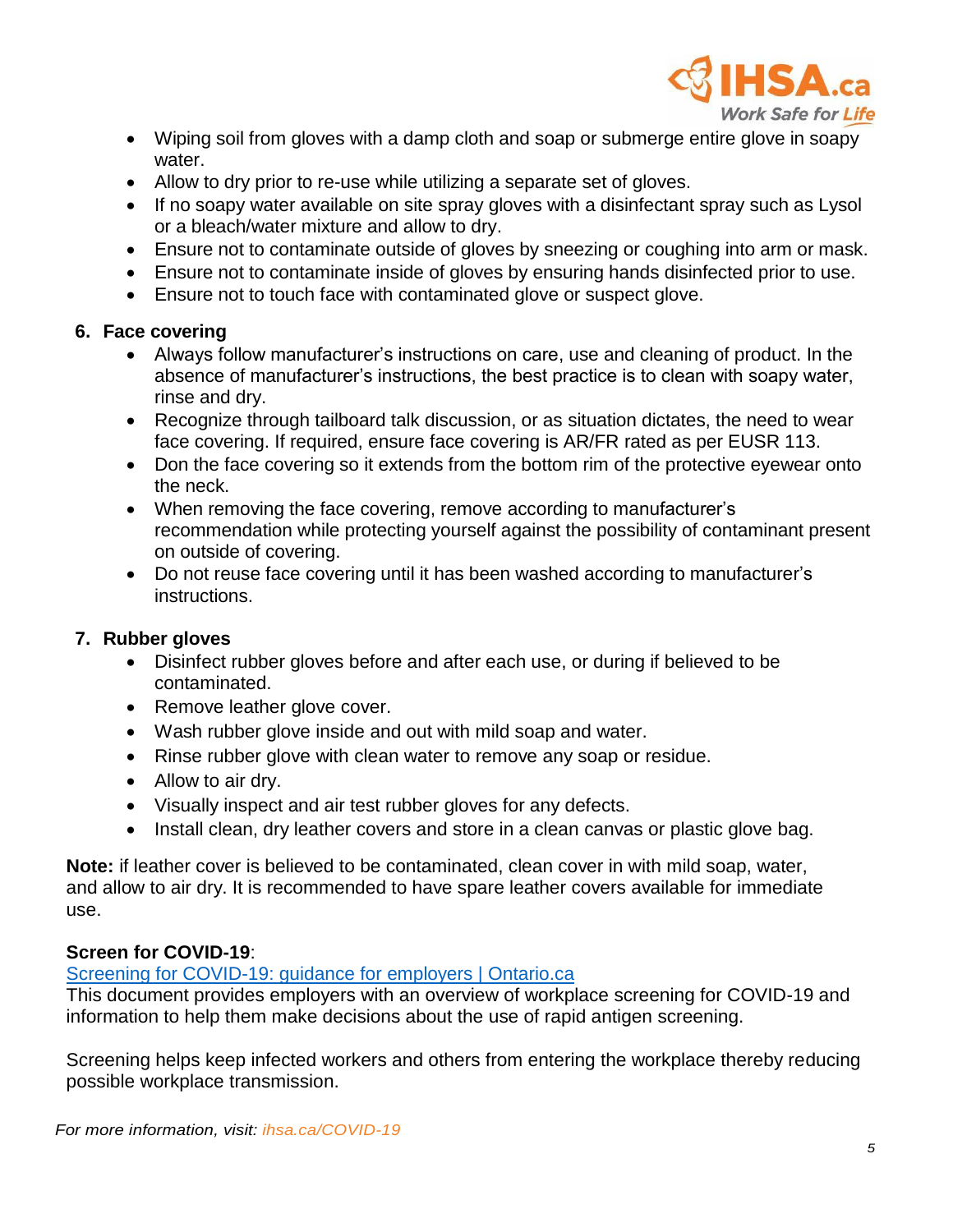

- Question-based screening uses information about symptoms and exposures to identify people who may be infectious.
- Rapid antigen screening is used to help identify people who are infectious before they develop symptoms.

To further protect workers and help reduce transmission, workers who have passed screening must continue to follow all public health and workplace control measures including masking and maintaining physical distance.

## **Masks**:

Learn more about [using masks in the workplace](https://www.ontario.ca/page/using-masks-workplace) including how to select, care for and use them to protect workers from COVID-19.

## **Vaccines**:

## [COVID-19 vaccines and workplace health and safety | Ontario.ca](https://www.ontario.ca/page/covid-19-vaccines-and-workplace-health-and-safety)

This guidance document explains how vaccines work to protect you when you are vaccinated, why COVID-19 workplace control measures need to be maintained even after workers are vaccinated, and some considerations for employers about workplace policies and supporting their workers to get vaccinated.

Workplace controls are measures that employers use to help prevent workers from being exposed to hazards like those posed by COVID-19. Vaccines are a good complement to workplace controls, but cannot replace them. They have different purposes:

- Workplace controls help prevent workers from being exposed to COVID-19.
- Vaccines help protect workers from getting sick if they are exposed.

To protect workers and help reduce the chance of COVID-19 transmission at the workplace, it is important to maintain workplace control measures even after vaccination.

## **Evaluate:**

Changes to work procedures or practices related to COVID-19 may affect the way you have routinely managed other risks in the workplace. Thus, it is recommended that you consider the various preventative measures on an ongoing basis, and review and adjust accordingly if they are not working as intended or have created new risks or challenges.

Continuously monitor the necessary tools, supplies, and equipment needed to meet your control measures. Ensure sufficient supplies are readily available, adequate, and accessible. For example:

- alcohol-based hand sanitizer, with 60-90% alcohol, approved by Public Health Ontario and Ministry of Health
- disinfectant wipes
- recommended cleaning agents
- soap and water
- cloths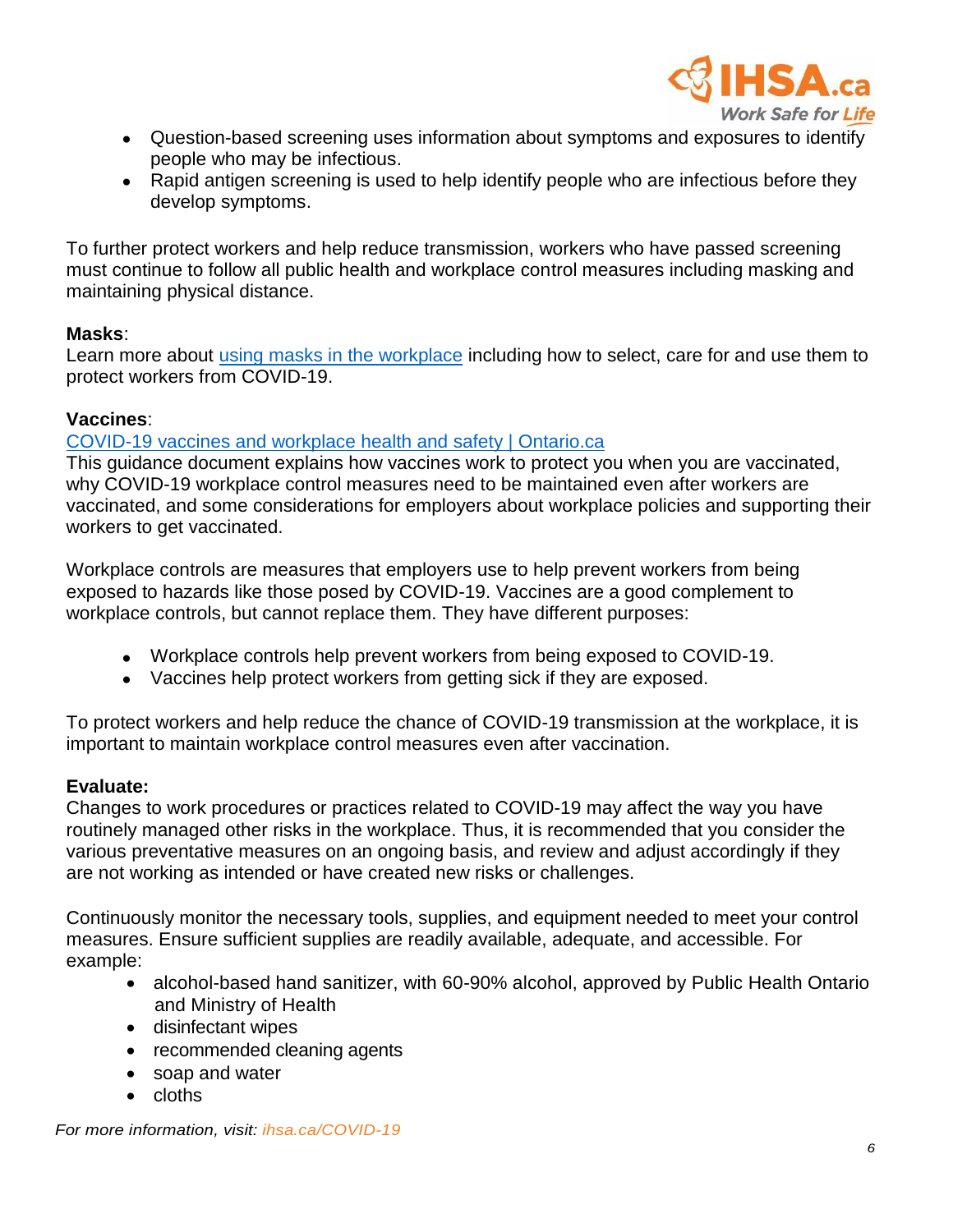

- sponges
- plastic bags

**[Self-monitor](https://www.publichealthontario.ca/-/media/documents/ncov/factsheet-covid-19-self-monitor.pdf?la=en) for [symptoms](https://covid-19.ontario.ca/self-assessment/) for 14 days after exposure.**

## Resources

Stay updated with daily government updates:

- **[Government](https://www.ontario.ca/page/2019-novel-coronavirus) of Ontario**
- **[Government](http://www.canada.ca/coronavirus) of Canada**
- **Public [Health Ontario](https://www.publichealthontario.ca/en/diseases-and-conditions/infectious-diseases/respiratory-diseases/novel-coronavirus)**

## **Ontario government and agency-issued resources about COVID-19**

Develop your COVID-19 workplace safety plan: Learn how you can create a plan to help protect your workers and others from novel coronavirus 2019 (COVID-19). **[Workplace Safety Plan](https://www.ontario.ca/page/develop-your-covid-19-workplace-safety-plan)**

The **Ontario [Ministry](https://www.ontario.ca/page/2019-novel-coronavirus) of Health** is providing consistent updates on the provincial government's response to the outbreak, including:

- status of cases in Ontario
- current affected areas
- symptoms and treatments
- how to protect yourself and self-isolate
- updated Ontario news on the virus

**Public [Health Ontario](https://www.publichealthontario.ca/en/diseases-and-conditions/infectious-diseases/respiratory-diseases/novel-coronavirus)** is providing up-to-date resources on COVID-19, including:

- links to evolving public health guidelines, position statements and situational updates
- synopsis of key articles updating on the latest findings related to the virus
- recommendations for use of personal protective equipment
- information on infection prevention and control
- testing information
- other public resources

## **Other COVID-19 resources**

**[Health Canada](https://www.canada.ca/en/public-health/services/diseases/coronavirus-disease-covid-19.html)** outlines the actions being taken by the Government of Canada to limit spread of the virus, as well as what is happening in provinces and communities across the country. It also maintains a live update of the number of cases by province.

*For more information, visit: ihsa.ca/COVID-19*